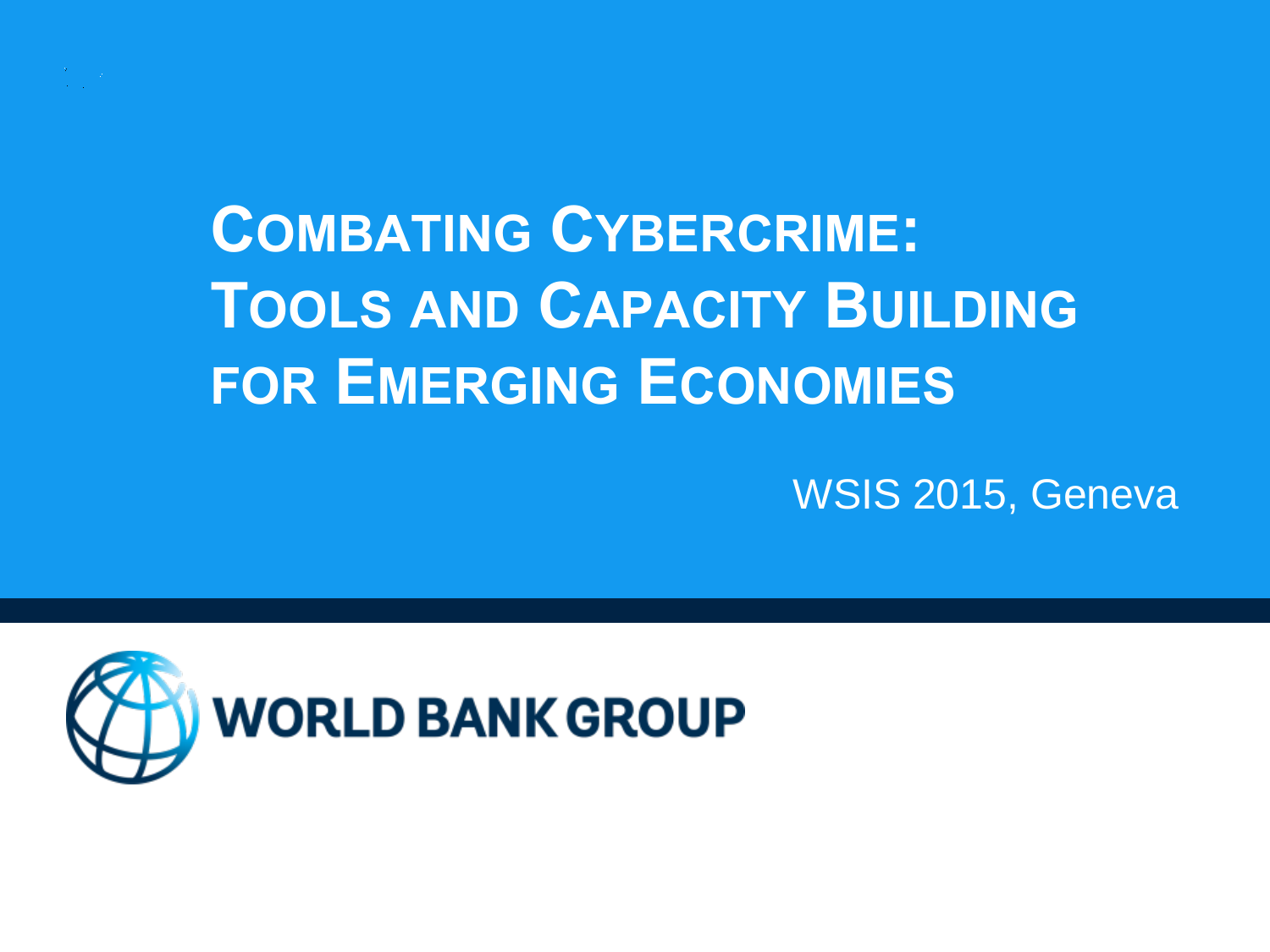#### **Why combatting cybercrime matters to the World Bank**

- Risk of "doing nothing"
- Fiduciary Obligation financier of essential communications and other critical infrastructure, services and applications in economic development projects; to ensure that our clients appropriately address cyber risks
- Convening power
- Status as an honest broker

The Bank provides millions of dollars in financing on projects across sectors (ICT/telecom infrastructure, transport, urban, energy, health, education, social protection, financial & markets) to ensure that critical infrastructure and systems and the data of government, business and citizen users that flow over those systems are protected.

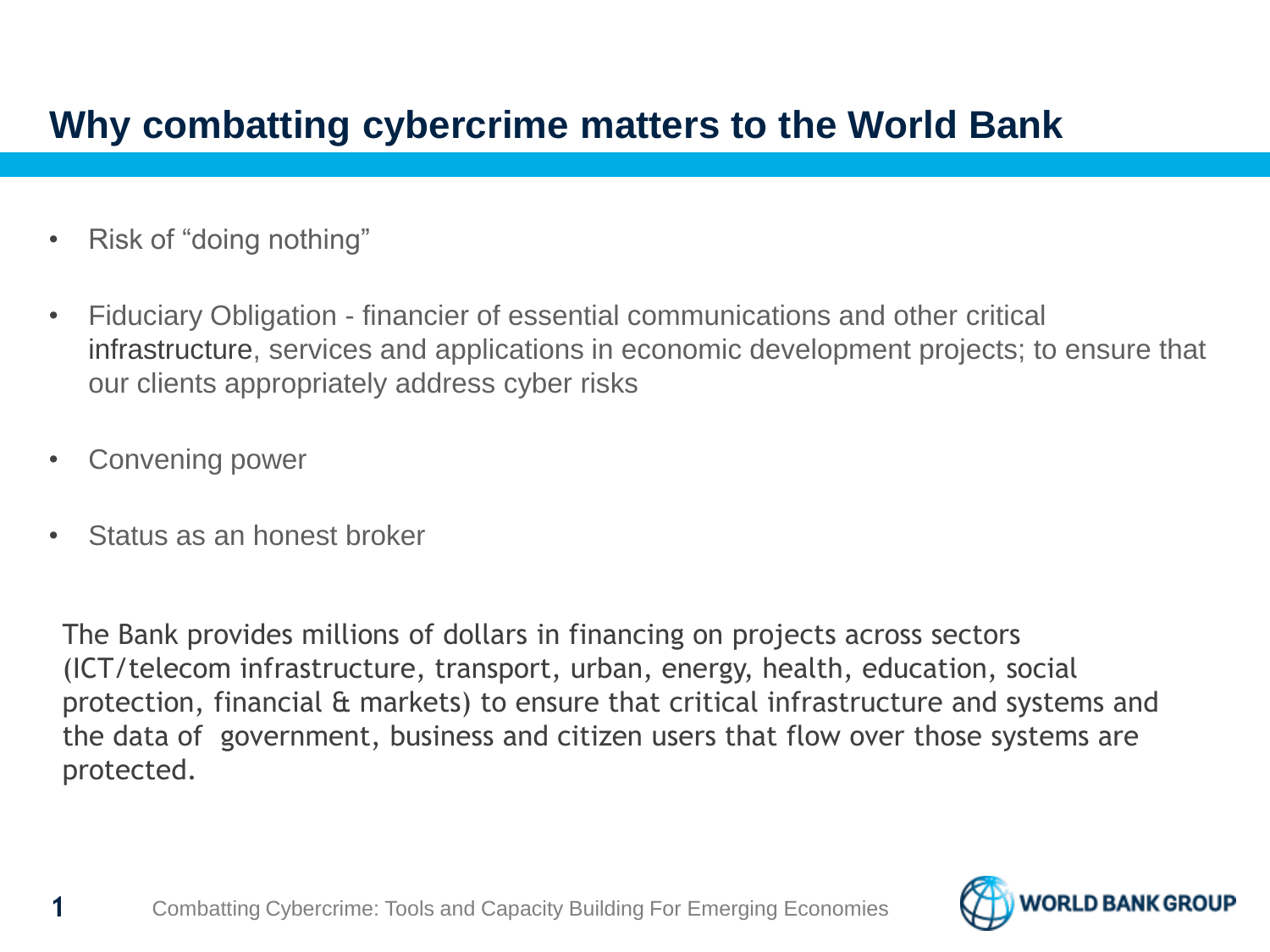#### **Project Introduction**

- **Donor** Republic of Korea
- Timing Effective Date 1 July 2014 / Two Years
- Mission **To build capacity** among policy-makers, legislators, public prosecutors & investigators, and civil society **in developing countries**

in the **policy, legal and criminal justice aspects** of the enabling environment to combat "cybercrime";

through **synthesizing international best practice** in these areas **in a published tool** that enables assessment of and best practice guidance with respect to the legal issues associated with combatting cybercrime; and **field testing** the tool in selected pilot countries.

It is expected that the tool will be made available as a **global public good**.



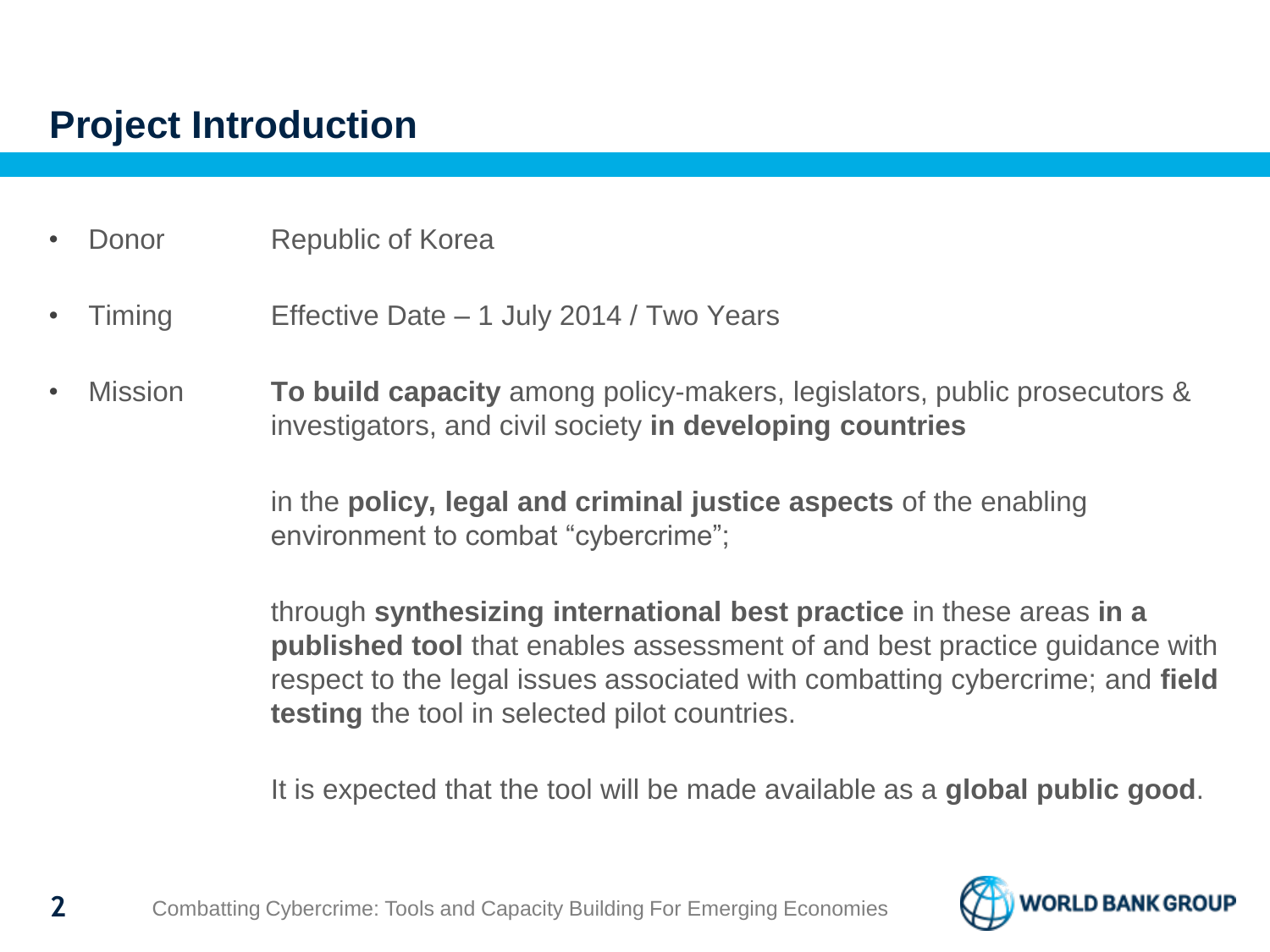#### **Project Partners**







#### Global **Cyber Security Capacity Centre**

#### **COUNCIL OF EUROPE**







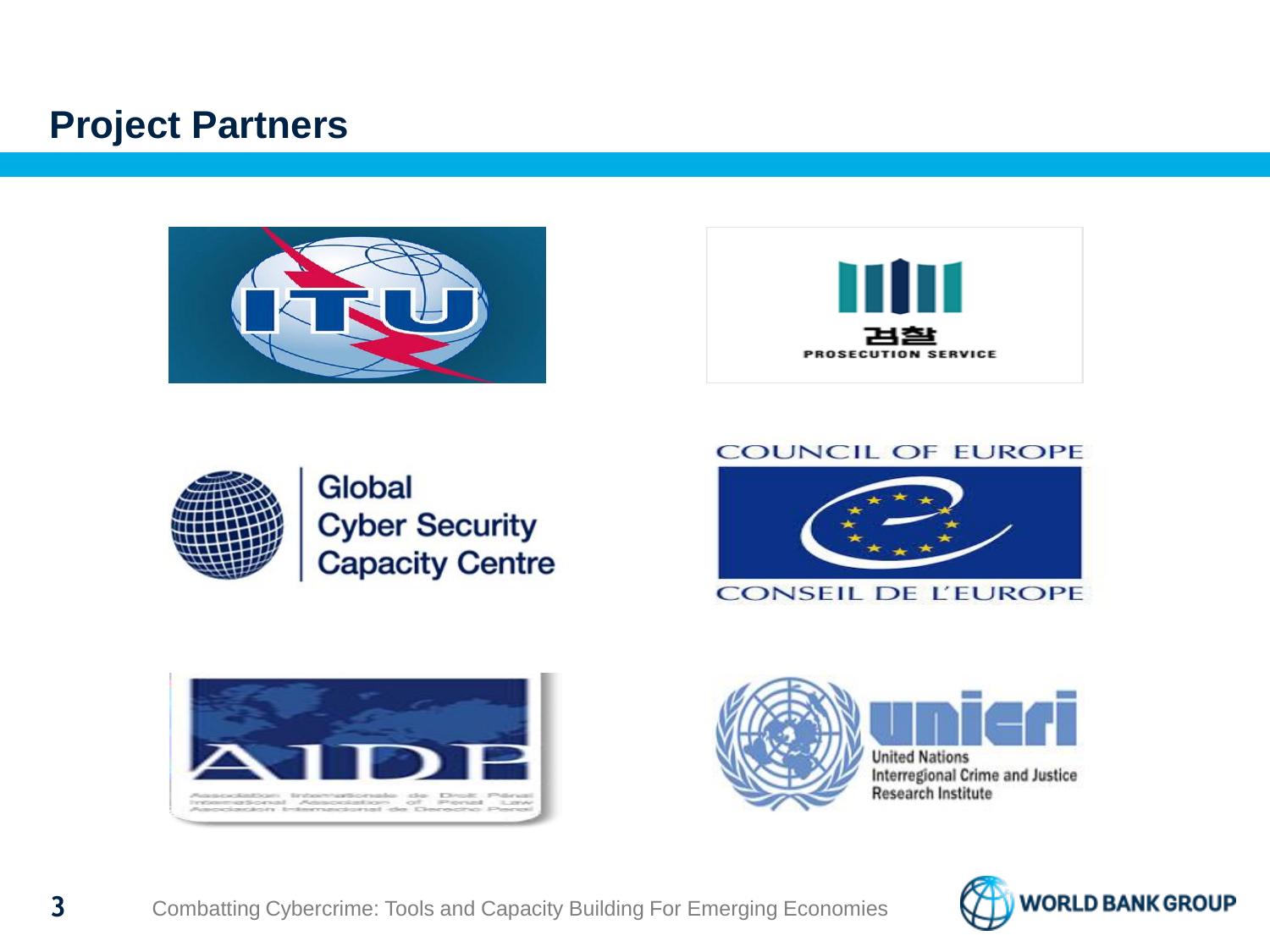#### **Project Progress**





**4** Combatting Cybercrime: Tools and Capacity Building For Emerging Economies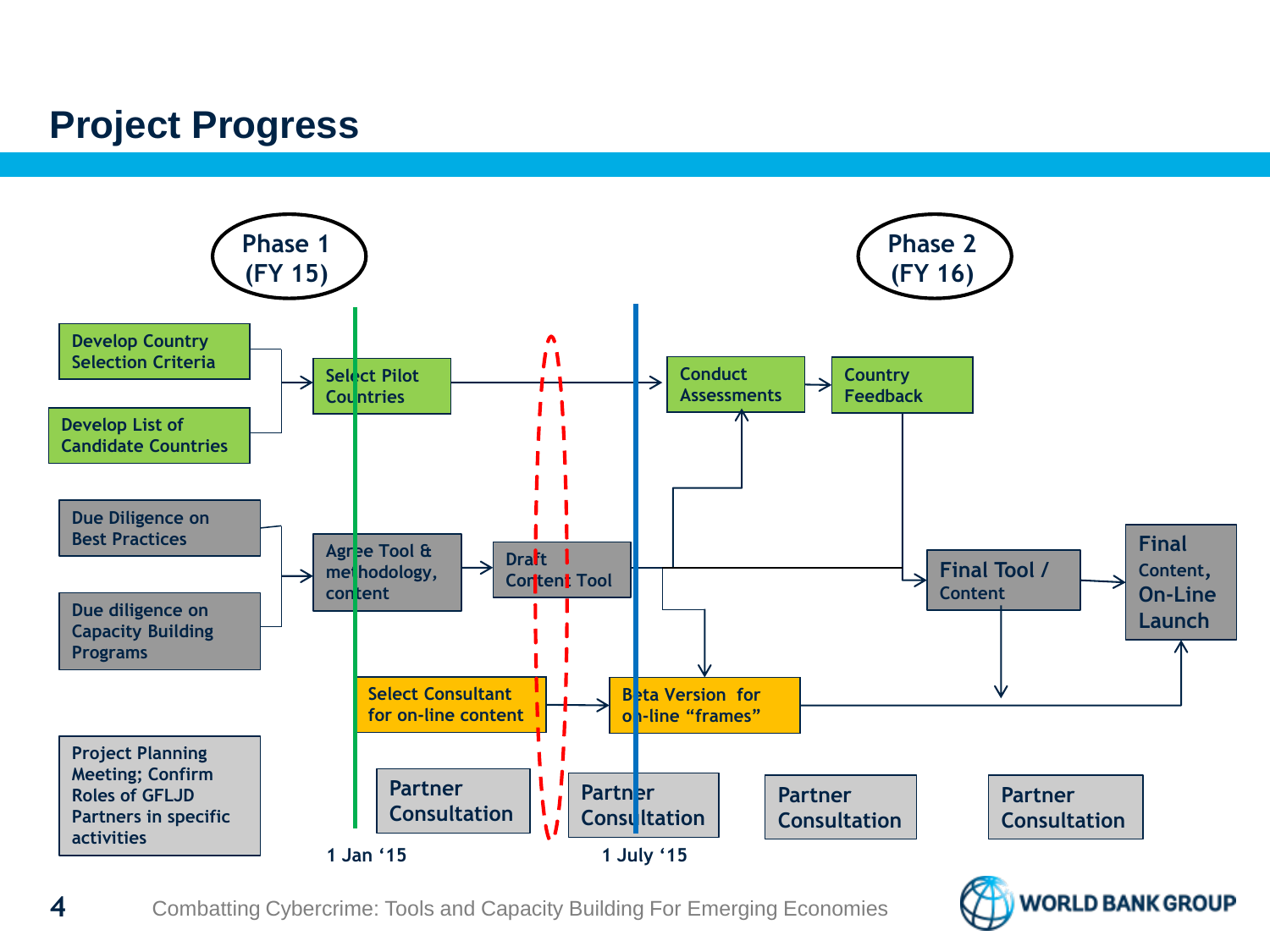#### **Current Status of Project**

- Virtual library Established and growing
- Conducted mapping of partners' expertise & expected contributions
- Completed mapping of countries with cybercrime laws
- Conducting Comparative analysis of existing assessment tools
- Conducting Case Analysis
- Conducting Pilot Countries selection
- Toolkit drafting ongoing

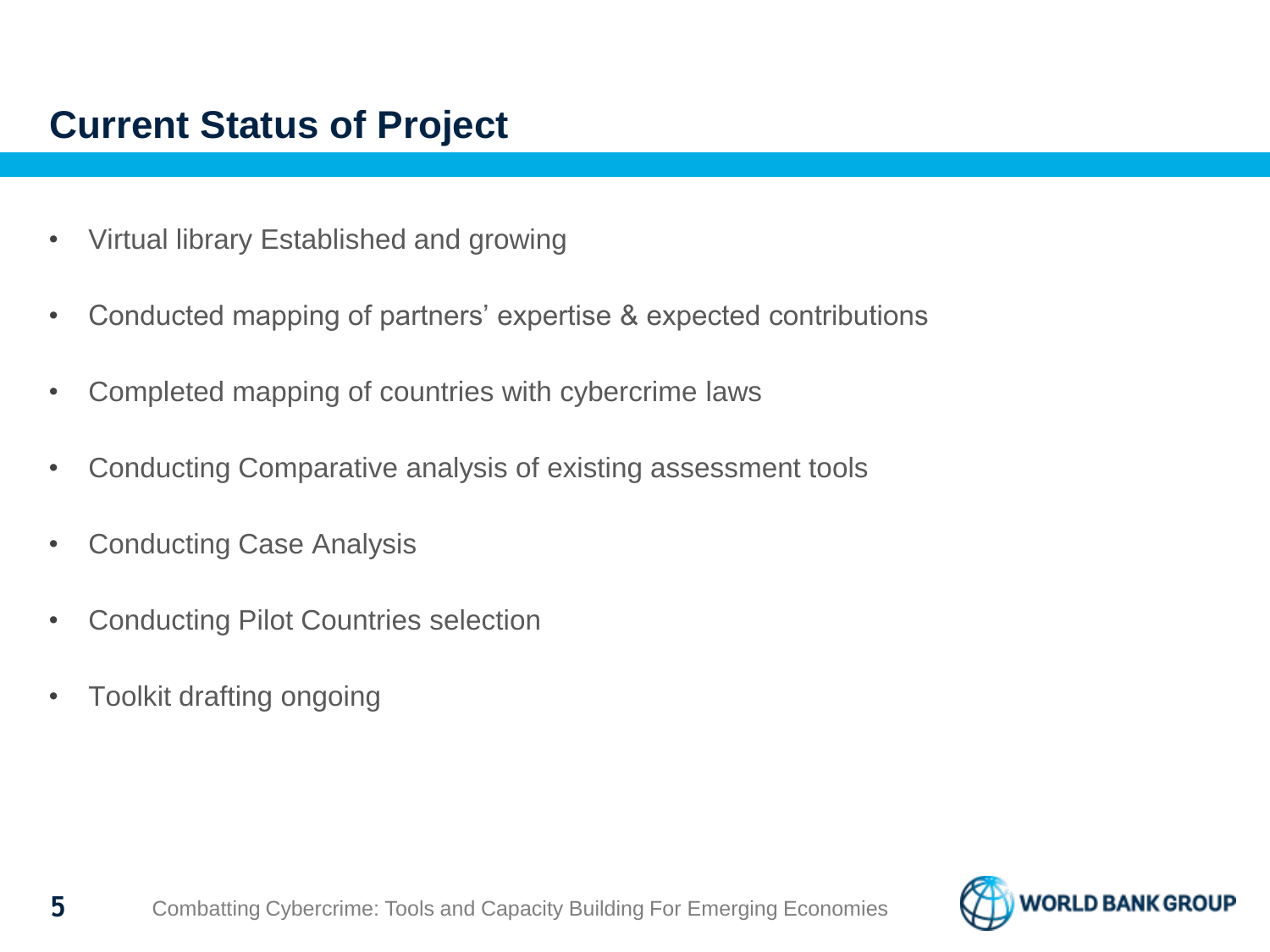### **Tool Kit**

- Purpose
	- Initial self assessment tool for each countries
	- Platform for int'l cooperation for strategy establishment
- **Method** 
	- Collaboration of each partners' expertise
	- Synthesize any existing guidelines by each partners with evaluation
	- Open to public to updates
- **Process** 
	- *By June 2015* 
		- Develop Basic Template (Key concepts Analyzing present status Best Practices – conclusion)
		- Kick off with certain fields and partners review
	- *By Sep 2015* 
		- Develop each section of Tool Kits and put together for Draft Tool Kit
	- *By June 2016*
		- Apply to Pilot countries and Finalize

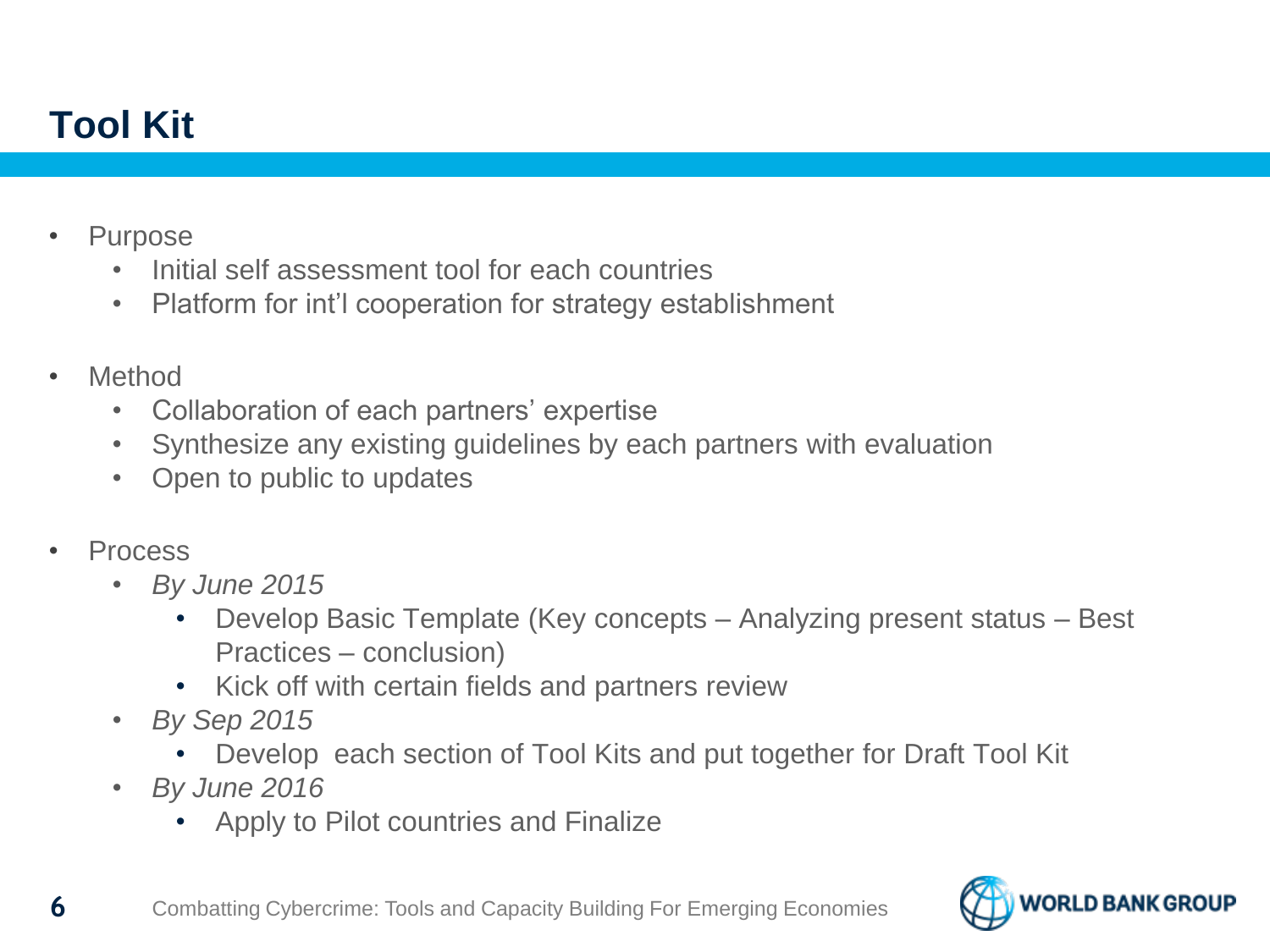## **Proposed Structure for Toolkit**

| Introductory<br>Part                                         | <b>Best Practices Legal</b><br>Enabling<br>Environment*            | <b>International</b><br><b>Instruments</b>                                              | <b>National Legal</b><br><b>Frameworks</b>                                                            | <b>Capacity Building</b>                                                                                                                              | <b>In-Country</b><br>Assessment<br>Tool                                                    | Analysis and<br>conclusion                                                                                                                              |
|--------------------------------------------------------------|--------------------------------------------------------------------|-----------------------------------------------------------------------------------------|-------------------------------------------------------------------------------------------------------|-------------------------------------------------------------------------------------------------------------------------------------------------------|--------------------------------------------------------------------------------------------|---------------------------------------------------------------------------------------------------------------------------------------------------------|
| Purpose of<br>toolkit                                        | Working Definition of<br>cybercrime                                | Multilateral &<br>Regional<br>cooperation &                                             | Substantive law<br>(crimes $&$<br>safeguards)                                                         | Policies / defining key<br>topics for legislation                                                                                                     | Substantive law<br>(crimes $&$<br>safeguards)                                              | Assessment of best<br>practices,<br>international                                                                                                       |
| Phenomenon &<br>Dimensions of<br>cybercrime                  | Inventory of conduct<br>that is criminalized                       | treaties<br>Models                                                                      | Procedural law                                                                                        | Capacity Building for<br>Policy Makers /<br>Legislators                                                                                               | Procedural law<br>Evidence/<br>Forensics<br>Jurisdiction.<br>inclu x-border<br>cooperation | instruments and<br>national legislation<br>Assessment of best<br>practices in<br>capacity building<br>Lessons learned<br>from in-country<br>assessments |
| Legal<br>challenges of                                       | Procedural Issues                                                  | Substantive<br>Issues (crimes                                                           | Evidence/<br>Forensics                                                                                | Training of law<br>enforcement agencies,<br>judges and prosecutors<br>Education of<br>consumers /end-users<br>on cybersecurity-<br>conscious behavior |                                                                                            |                                                                                                                                                         |
| cybercrime<br>Capacity                                       | <b>Evidentiary Issues</b><br>Jurisdictional Issues                 | $&$ safeguards)<br>Procedural<br>Issues<br>Establishing<br>international<br>cooperation | Jurisdiction.<br>inclu x-border<br>cooperation<br><b>Recent Cases</b><br>(Interpreting)<br>Nat'l law) |                                                                                                                                                       |                                                                                            |                                                                                                                                                         |
| building<br>challenges of<br>cybercrime                      | Institutional<br>framework (regulation                             |                                                                                         |                                                                                                       |                                                                                                                                                       | Institutional<br>Framework                                                                 |                                                                                                                                                         |
| <b>Recent Cases</b>                                          | and law enforcement)<br>Recent developments                        |                                                                                         |                                                                                                       | Ensuring cross-border<br>cooperation                                                                                                                  | Capacity<br>Building &<br>Training                                                         | Way Forward                                                                                                                                             |
| Dependencies<br>of Enabling                                  | and emerging trends<br>(Cooperation with<br>private sector and     |                                                                                         |                                                                                                       | Cooperation with                                                                                                                                      |                                                                                            |                                                                                                                                                         |
| Environment<br>(Nat'l $&$ Int'l)<br>and Capacity<br>Building | technical community,<br>inclu resilience and<br>security measures) |                                                                                         |                                                                                                       | private sector and<br>technical community,<br>inclu resilience and<br>security measures                                                               |                                                                                            |                                                                                                                                                         |

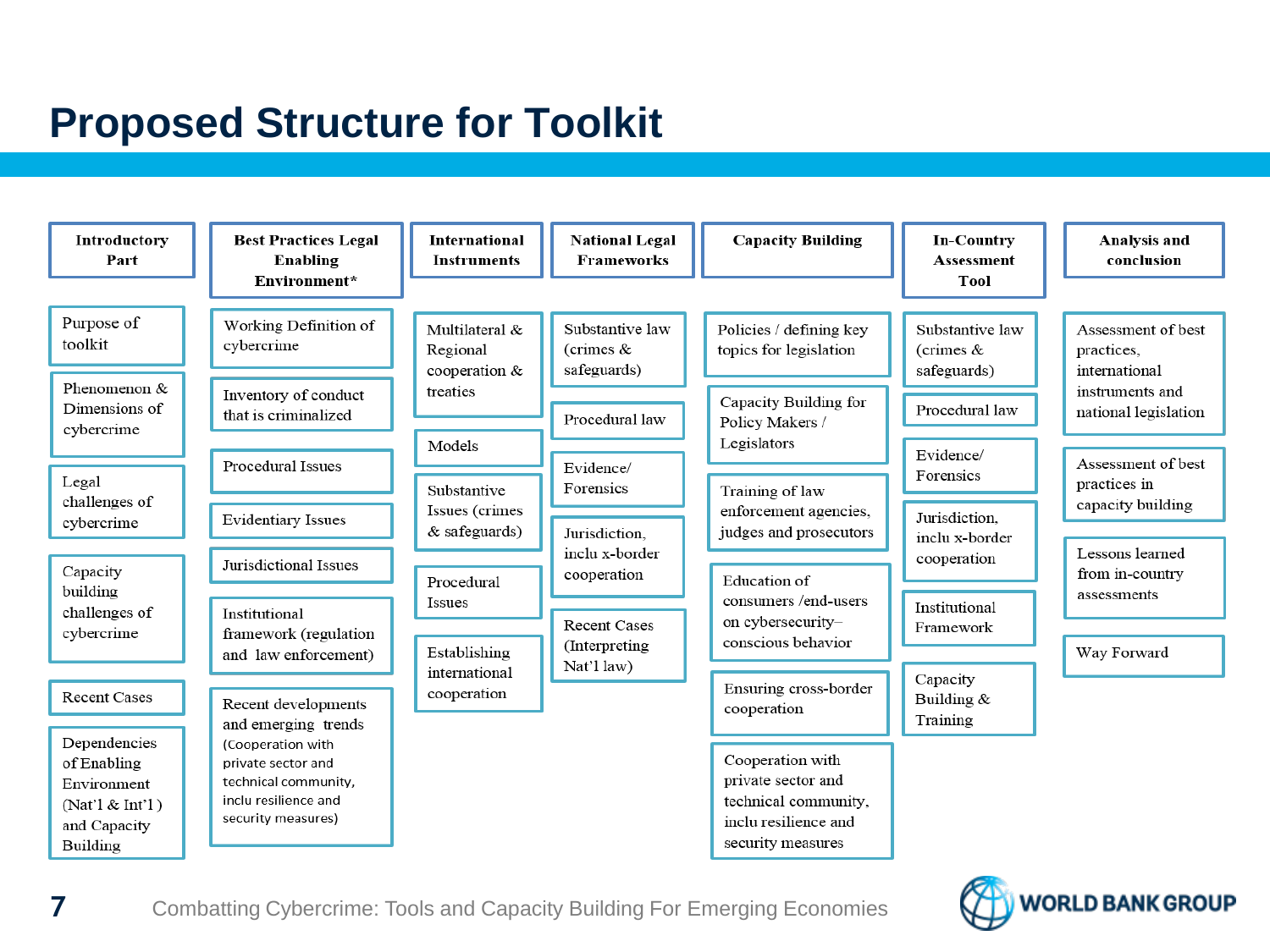#### **Case Analysis**

- **Purpose** 
	- Find out Regional & Industrial Vulnerability, Trends of cybercrime based on stages of victim countries' level of development
	- Provide Practical Map for policy making, int'l cooperation
- **Methods** 
	- Based on Open Sources such as *press releases, reports & media*
	- In depth analysis of selected cases
- Current Status & Expectation
	- Cases Search 70 cases *(growing*)
	- Initial Analysis on types, origins & victim jurisdiction, damage estimate
- **Challenges** 
	- Limited data
	- Govs' cooperation will be critical for in depth analysis